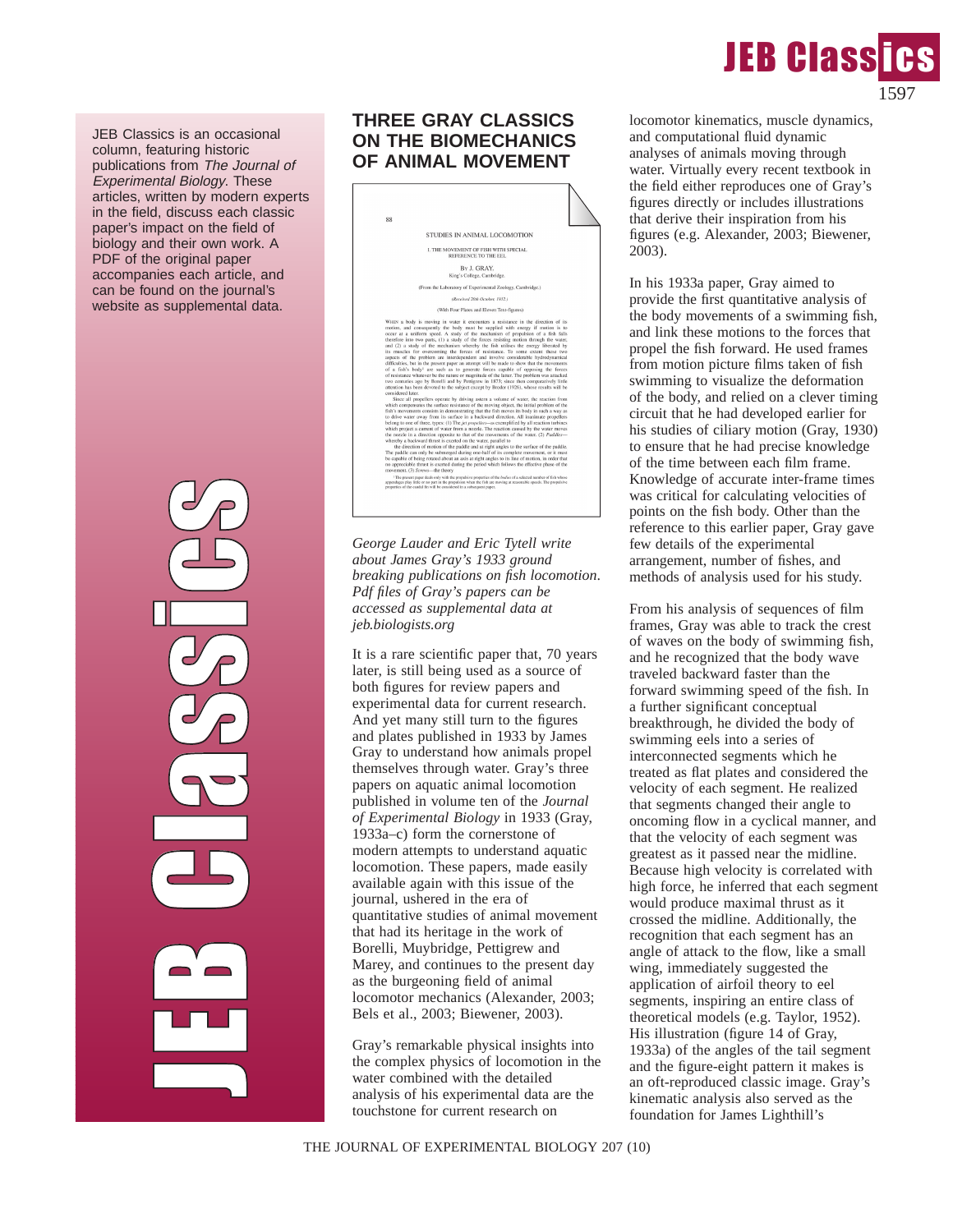

1598

enormously important theoretical work on aquatic propulsion (e.g. Lighthill, 1960, 1969, 1970, 1971), and has inspired a generation of modeling efforts (Weihs, 1972; Wu et al., 1975, 1961).

The other two papers in this series explore results from the first paper in more detail. In his 1933b paper Gray uses patterns of body bending in the eel to infer how the muscles are acting to place body segments at an angle appropriate for thrust generation. The 1933c paper is noteworthy for its investigation of tail function by removing the tail of a whiting (a cod-like fish) to examine the effect of the tail on swimming performance. Gray concluded that whiting could still swim forward at a slow swimming speed even though they lacked a tail, but that the motion of the body changed significantly after tail removal. He analogized the fish tail to a propeller, and estimated that the tail generates 40% of total thrust in a nonanguilliform fish. Better estimates are still not available today.

It is the four plates from the 1933a paper (containing figures 2–11), however, that provide the most enduring practical legacy of Gray's work. These plates show how a variety of fishes bend their bodies as they swim. Gray used a movie camera to capture a series of images of fishes swimming over a background grid, then printed frames from these movies, and finally assembled a composite figure aligning the images through time side-by-side using the background grid and a known reference point. Each separate figure within the plates thus illustrates motion of the fish body in both space and time, clearly showing the wave-like pattern of body movement and forward progress of the fish. By marking the locations of maximal body curvature with dots on the pictures, the reader could easily see the wave of bending that passes down the body, propelling the fish forward like a screw propeller, to use Gray's analogy. Gray's plates not only illustrate forward locomotion, but also backward movement (an issue only recently addressed again: D'Août and Aerts, 1999) and the ontogeny of locomotion, by showing body movements of glass eels which have yet to complete their metamorphosis into the juvenile eel morphology.

These plates have influenced subsequent research in three other noteworthy ways. First, although the 1933a paper focused on locomotion of the eel, the locomotion of six other species is represented in the plates, forming the first broadly comparative analysis of aquatic locomotion in fishes. Gray demonstrated that the underlying physical principle he described in eels, in which a wave travels backward down the body faster than the eel moves forward, is a general one underlying aquatic undulatory propulsion.

Second, these plates have continued to be a source of kinematic data for biomechanical analysis. Because obtaining kinematic data on moving animals is difficult and time-consuming, it is perhaps not surprising that Gray's plates have themselves been digitized to obtain data on the pattern of eel body motion. One example of this is the elegant work of Carling et al. (1998), who used the kinematic data from Gray's (1933a) eel plates to define a computational fluid dynamic model. This model calculated the forces exerted on the water by the bending eel, and, in turn, the forces exerted back on the eel by the water. Carling et al. (1998) were able to calculate the movement of their virtual eel resulting from the interplay of these forces, show that the eel swims forward reaching a constant average speed, and predict the pattern of fluid flow around the swimming eel.

One downside to using the Gray (1933a) images for quantitative data is that Gray did not specify the precise conditions under which he obtained his data. Given the relatively brief time represented in each sequence of images, it is hard to tell if the fish are accelerating, turning slightly, or if they are moving up or down in the water column. Modern research uses flow tanks to minimize these confounding effects, often with two simultaneous camera views to select sequences with minimal unsteady or outof-plane motion. In fact, recent kinematic data obtained under controlled conditions indicates that Gray's eels may have been accelerating as they moved across the field of view. One indication of this acceleration is the relatively large lateral head movement. Recent data show convincingly that head motion is minimal during constant speed swimming at speeds less than two body lengths per

second (Gillis, 1996, 1998a,b). However, during linear acceleration or during searching behavior, lateral head movement increases dramatically. Nonetheless, the large sideways head excursion Gray observed during eel locomotion endures in the literature, and eel outlines derived from his figures are reproduced in countless reviews (e.g. Lindsey, 1978) with lateral head excursions substantially greater than observed during carefully controlled constant speed swimming. These new results suggest strongly that Gray's eels were accelerating and that kinematic data derived from his plates need to be treated with caution.

Even so, Gray's (1933a) plates can still illuminate interesting features of fish locomotion. For example, his Plate II of a mackerel swimming shows a complex pattern of movement in the tail itself, strongly indicative of intrinsic tail bending and three-dimensional deformation. The three-dimensional nature of fish tail function has only recently been explored in detail. In particular, image two in figure 5 of Plate II shows the mackerel tail as a forked surface, inclined significantly to the bottom plane of the tank, while image seven shows the tail as a thin plate at a small angle of inclination. There must be bending and tilting of the tail even during relatively steady forward propulsion, and Gray's images provide the first convincing evidence of the complexity of tail motion. It was, in part, study of these figures in the mid-1990s that led one of us to undertake a more comprehensive threedimensional analysis of tail function in fishes (Lauder, 2000). All of us who study animal propulsion owe a tremendous debt to Sir James Gray, whose elegant papers continue to inspire new experiments.

10.1242/jeb.00921

**George V. Lauder Harvard University glauder@oeb.harvard.edu**

> **Eric D. Tytell Harvard University tytell@fas.harvard.edu**

## **References**

**Alexander, R. M.** (2003). *Principles of Animal Locomotion*. Princeton: Princeton University Press.

**Bels, V., Gasc, J.-P. and Casinos, A.** (2003).